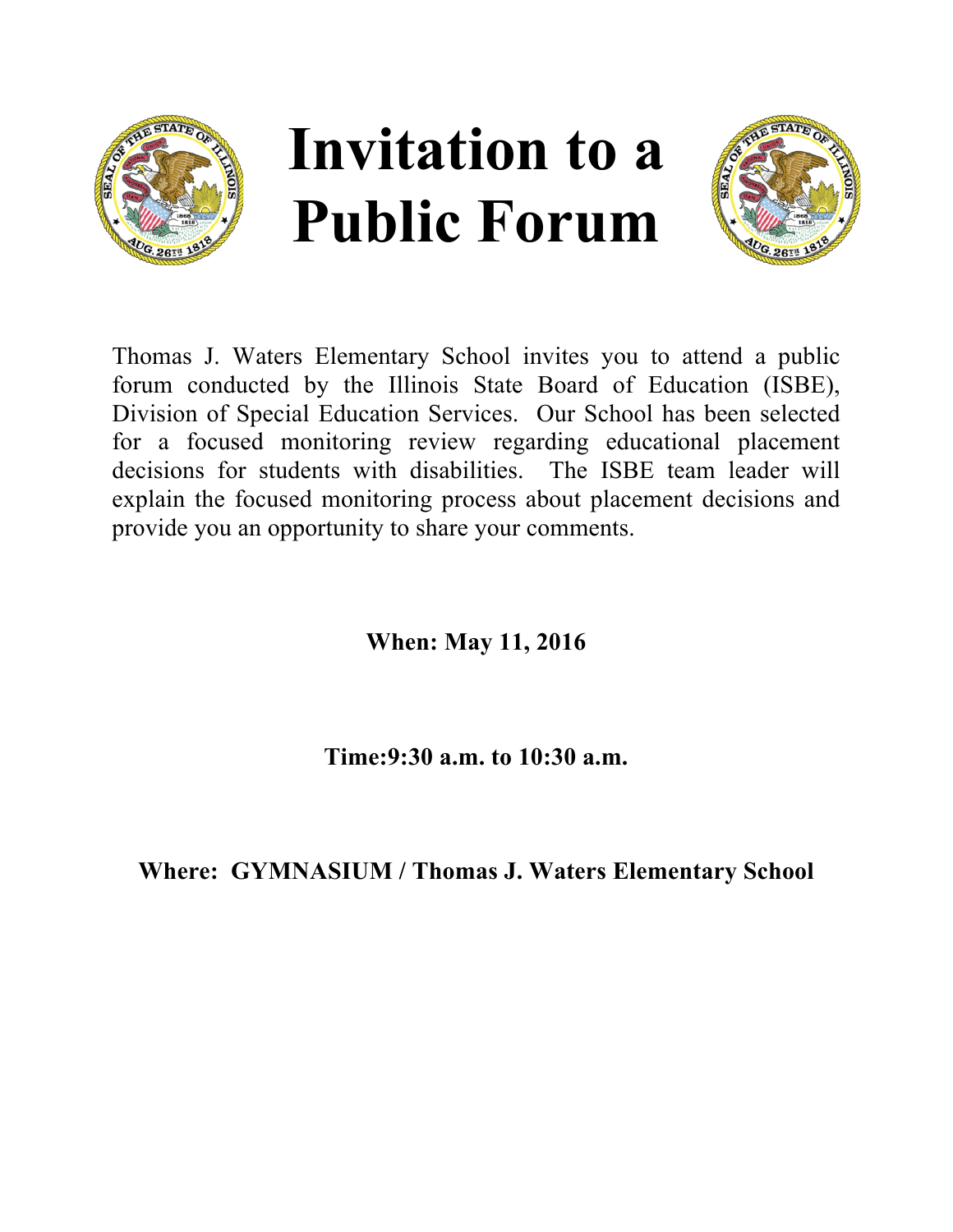## May 2, 2016

Dear Parent and/or Guardian:

Waters Elementary School has been selected by the **Illinois State Board of Education (ISBE**) for a focused monitoring review of the educational placement decisions for students with disabilities. The selection of our school was based on Waters' data that we submitted to ISBE.

The purpose of focused monitoring is to investigate compliance with federal and state special education laws and regulations. This monitoring process additionally seeks to ensure that Waters Elementary School is following appropriate procedures in making educational placement decisions for students with disabilities. Educational placement is the location where a student with a disability receives his/her education.

The purpose of the public forum is to allow parents and/or guardians the opportunity to share their experiences about the process of determining the educational placement for their child. The ISBE team leader will lead the public forum along with a parent member from the focused monitoring team who has the experience of also being the parent of a child with a disability.

The meeting agenda includes:

- An explanation of how Waters Elementary School is selected for focused monitoring by ISBE and what the process includes, and
- A discussion will occur on how Waters Elementary School collaborates with parents on determining the educational placement, the location where a student with a disability receives his/her education.

All information gathered during the focused monitoring forum is confidential, and those who contribute information remain anonymous. Verbal or written comments are encouraged at the public forum. The information collected during the forum will be reviewed by the ISBE team leader. The team leader will complete a written report that may include recommendations to administration regarding the procedures and practices for making educational placement decisions for students with disabilities.

ISBE has respectfully requested that Waters' staff and administration do not attend the forum. Opportunities are provided at the district and school levels for the staff and administration to contribute information to this process also.

We hope you will be able to attend the public forum.

When: May 11, 2016 Time:  $9:30 - 10:30$  a.m. Where: Waters Elementary School Gymnasium

If you require special accommodations to attend the forum, (e.g., translator), please contact Hadley Bricker @ 773-534-3927. Additionally, if you are unable to attend the forum you may contribute to this process by completing our parent survey at the following link: https://www.surveymonkey.com/r/QN7P37W.

Best regards, Titia Crespo Principal